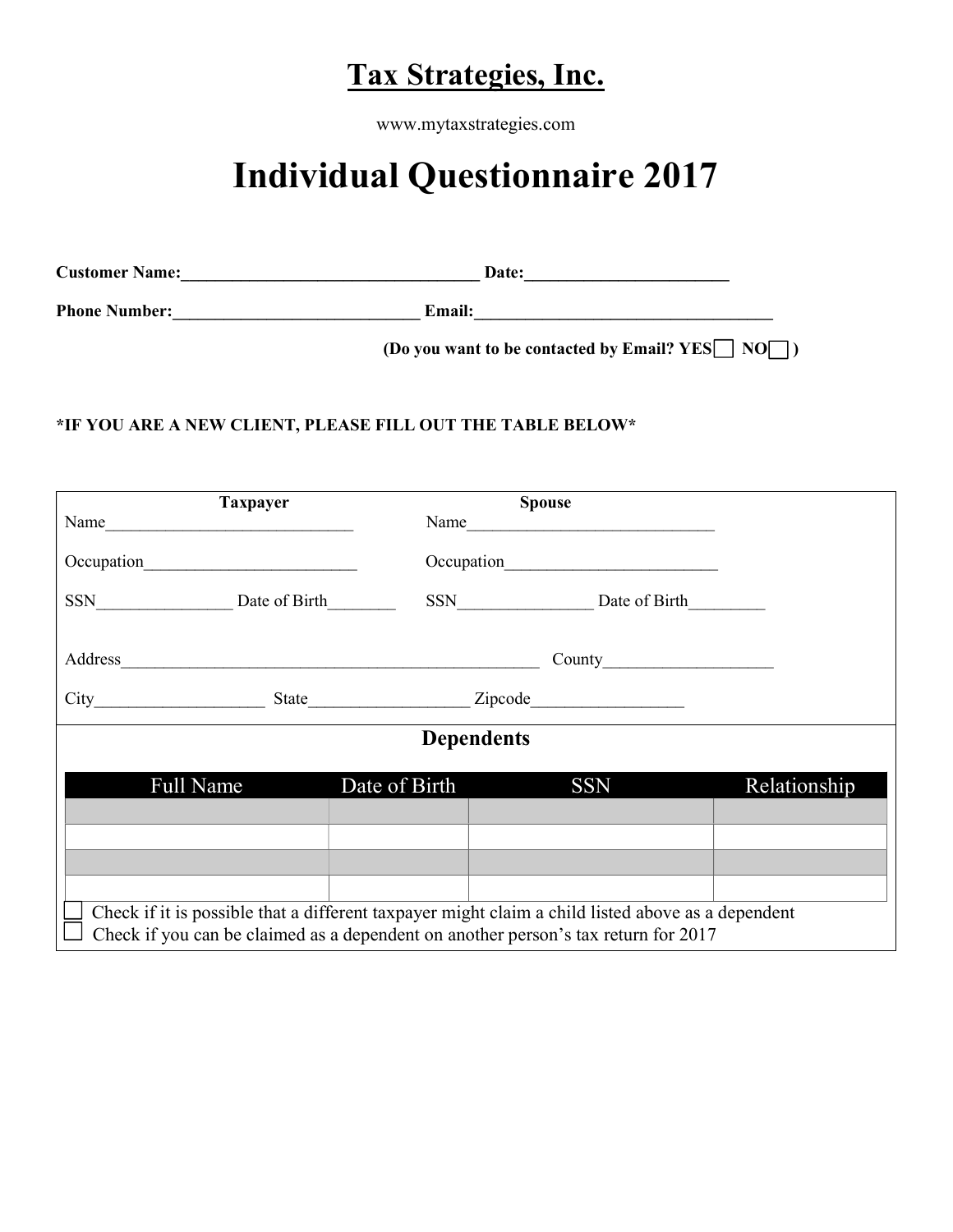\*Please mark each question with an "x"

| <b>YES</b> | NO | <b>QUESTION</b>                                                                                                                                                                                                    |
|------------|----|--------------------------------------------------------------------------------------------------------------------------------------------------------------------------------------------------------------------|
|            |    | Has your address changed during last year? If yes, what is the new address:                                                                                                                                        |
|            |    |                                                                                                                                                                                                                    |
|            |    | Did your bank account change during the year?                                                                                                                                                                      |
|            |    | If yes, Route No:<br>Acct No:                                                                                                                                                                                      |
|            |    | Did you pay or receive alimony during 2017?<br>Pay Received                                                                                                                                                        |
|            |    | To/From: Name<br>SS#<br>Amount \$                                                                                                                                                                                  |
|            |    | For the ENTIRE YEAR, did you, your spouse, and your dependents have health care coverage provided<br>by either an <i>employer</i> or the <i>government</i> (Medicare, Medicaid or VA)                              |
|            |    |                                                                                                                                                                                                                    |
|            |    | Did you purchase health insurance for yourself or a family member through the <b>Health Insurance</b><br>Marketplace (if so Form 1095-A is required)                                                               |
|            |    | Do you own any securities or hold any debts that became worthless during the year? Provide details:                                                                                                                |
|            |    | Were any stock options granted to you by your employer in 2017?                                                                                                                                                    |
|            |    | Did you exercise any stock options in 2017?                                                                                                                                                                        |
|            |    | Are you a National Guard member or an Armed Forces reservist and travel more than 100 miles and stay<br>overnight to fulfill duty?                                                                                 |
|            |    | Did you move because of a job change?<br>Distance from old house to old job: Miles<br>Distance from old house to new job:<br>Miles                                                                                 |
|            |    | Did you have a retirement plan withdrawal, rollover or lump-sum distribution in 2017?                                                                                                                              |
|            |    | Did you (or do you plan to before April 15, 2018) contribute to a traditional IRA, Roth IRA or Self-<br>employed retirement plan for 2017?                                                                         |
|            |    | Did you convert a traditional IRA or roll a qualified plan distribution to a Roth IRA in 2017?                                                                                                                     |
|            |    | Did you (or do you plan to before April 15, 2018) contribute to a health savings account (HSA) for 2017?<br>Amount of contribution:<br>Spouse: \$<br>Self: \$<br>Type of health plan coverage:<br>Self-only Family |
|            |    | Did you receive any distributions from your health savings account (HSA)?                                                                                                                                          |
|            |    | Do you or your spouse participate in an employer's retirement plan?                                                                                                                                                |
|            |    | Are you a K-12 teacher and if so, did you incur out-of-pocket classroom costs?                                                                                                                                     |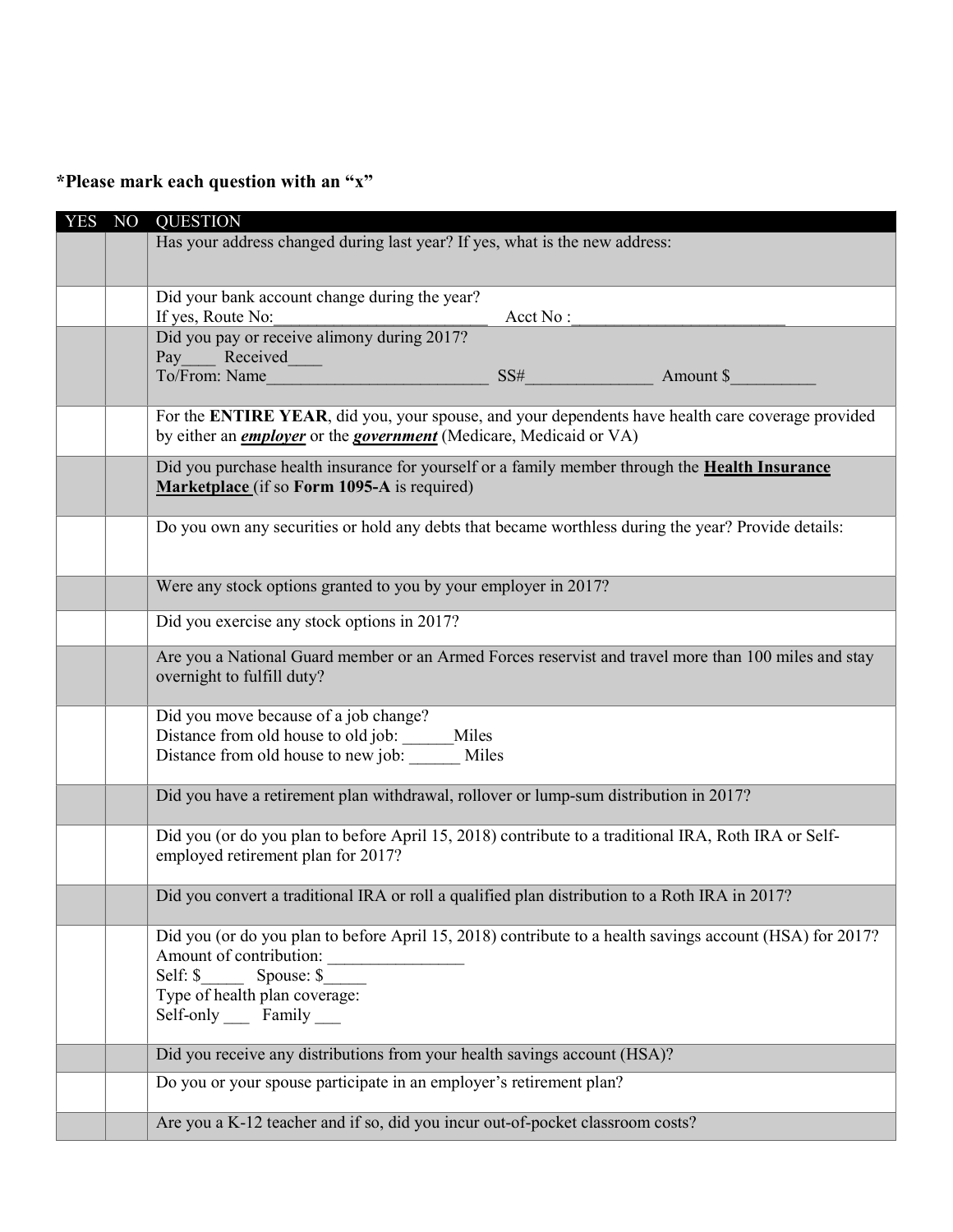| <b>YES</b> | NO | <b>QUESTION</b>                                                                                                                                                                                                                               |
|------------|----|-----------------------------------------------------------------------------------------------------------------------------------------------------------------------------------------------------------------------------------------------|
|            |    | Did you pay child care costs for a dependent under age 13, or costs of caring for a handicapped individual,<br>so you could work, attend school or look for a job?                                                                            |
|            |    | If yes, provide the amounts paid for each dependent and the names, phone number, addresses and<br>Taxpayer identification numbers of care providers.<br>Name:<br>Phone number:                                                                |
|            |    |                                                                                                                                                                                                                                               |
|            |    | Also, how much, if any, was reimbursed by an employer dependent care plan. \$<br>If so, is the amount shown in box 10 on your W-2? Yes $\_\_$ No $\_\_$                                                                                       |
|            |    | Did you receive any tips during the year?<br>If yes, were all tips reported to your employer? Yes No                                                                                                                                          |
|            |    | Did you receive COBRA health insurance premium assistance (reduced premiums)?<br>If so: Amount $\$                                                                                                                                            |
|            |    | Did you have any debts canceled or reduced (including credit cards), Principal or investment property<br>repossessed or Foreclosed upon, or have you filed for bankruptcy?<br>If yes, did you receive a 1099 Form from the company? Yes or No |
|            |    | Did you make gifts totaling more than \$14,000 to any individual during the year?<br>If so, provide recipient's name, address, relationship to you and the amount of the gift.                                                                |
|            |    | Do you and/or your spouse want to designate \$3 to the Presidential Election Campaign Fund?<br>NOTE: (Does not change amount due or refund.)                                                                                                  |
|            |    | Did you receive unemployment benefits or repay them during the year?<br>If yes, Received: Repay:                                                                                                                                              |
|            |    | Were there any births, marriages, divorces, or deaths in your immediate family during the year?<br>NOTE: It only applies if individual is being claimed in your 2017 tax return                                                               |
|            |    | Did you have a second job at any time during the year?                                                                                                                                                                                        |
|            |    | Were you job hunting at any time during the year?                                                                                                                                                                                             |
|            |    | Did you earn income or pay taxes in another state?                                                                                                                                                                                            |
|            |    | Did you receive any social security benefits?                                                                                                                                                                                                 |
|            |    | Did you incur education costs for yourself, your spouse or your dependents?                                                                                                                                                                   |
|            |    | Did your children have income of \$1,050.00 or more of interest?                                                                                                                                                                              |
|            |    | Did you rent for more than 5 months?                                                                                                                                                                                                          |
|            |    | Did you buy products that were subject to Sales Tax and you paid LESS than your home state's sales tax<br>at the time of purchase?                                                                                                            |
|            |    | Did you purchase a new residence or sell your old residence?                                                                                                                                                                                  |
|            |    | Did you refinance your residence or take a home equity loan?                                                                                                                                                                                  |